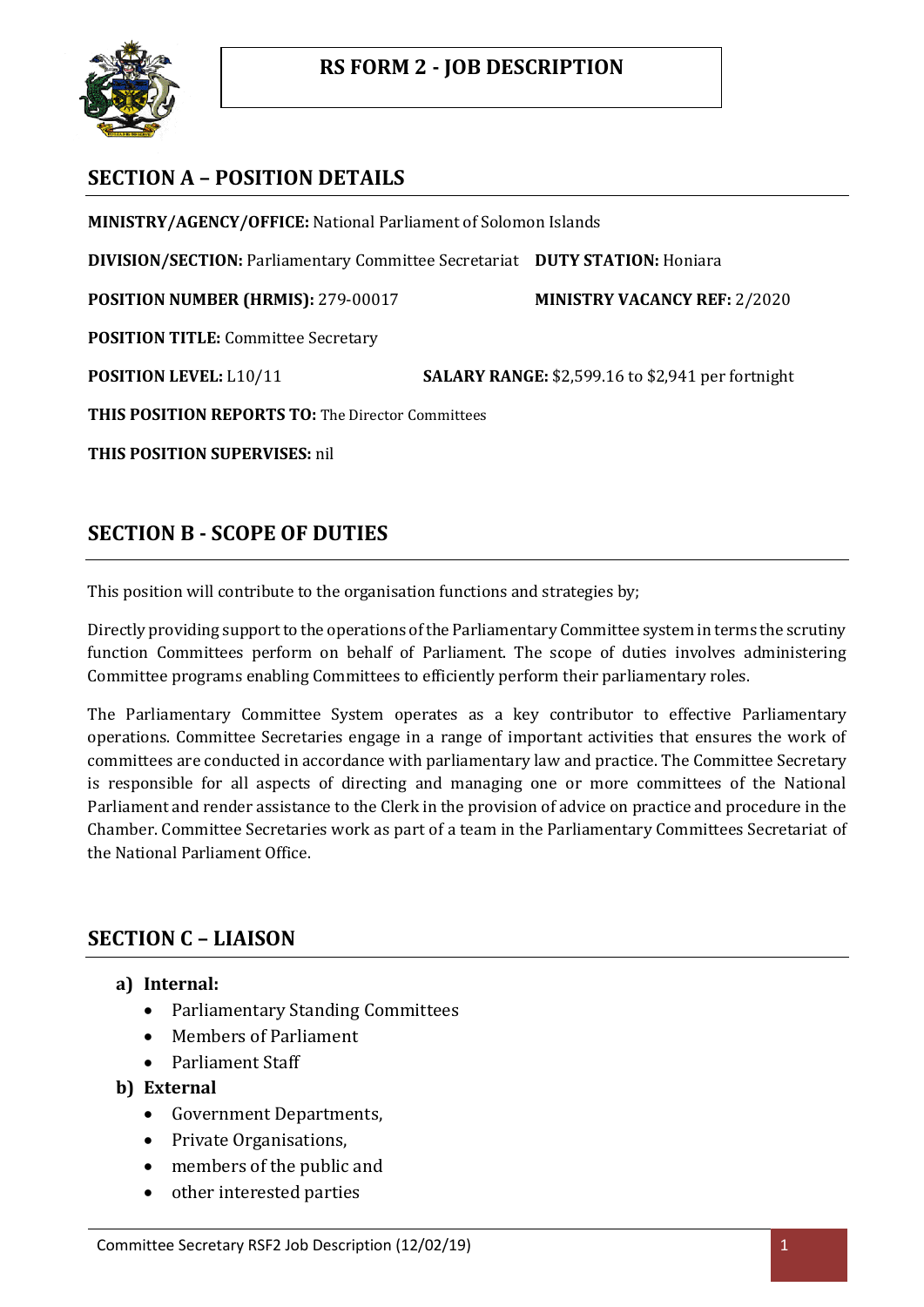## **SECTION D - KEY DUTIES**

#### **This position is required to undertake the following duties:**

- Undertake research projects on matters of public interest addressed by the Committees and prepare comprehensive, apolitical briefings on a range of legislative or other matters before Parliament or on issues of current interest.
- Prepare high quality written material in the form of reports, background papers and correspondences.
- Plan, oversee and give direction to committee inquiries and research projects to ensure that reports prepared are authoritative, meet defined needs and quality standards and are capable of withstanding challenge and scrutiny in the House, by the Executive and in the public domain.
- Respond to enquiries from the Chair and Members of committees for oral and written advice on committee practice and procedure to ensure that the committee operates according to Standing Orders, the terms of reference for the inquiry and any other relevant authority.
- Organize public hearings and private meetings of committees and organize committee travel within the Solomon Islands to facilitate public input into committee inquiries.
- Research and prepare draft questions for the Chair and members of a committee to facilitate the collection of evidence from witnesses.
- Attend committee hearings to provide accurate procedural advice and prepare accurate minutes and other official records of proceedings.
- Provide effective administrative services and maintain systems for the timely retrieval of reference and research material for dissemination to members.
- Contribute to the public awareness and understanding of the role of the National Parliament and its committees through responding to enquiries from members of the public, government departments, private organizations and other interested parties.
- Provide impartial, apolitical advice and exercise tact and discretion.
- Meet deadlines and produce accurate work quickly when an issue is before parliament or a committee.
- Assist the Clerk of the National Parliament in the House to provide effective procedural advice to the Speaker
- Undertake other tasks as may be directed form time to time by the Clerk of the National Parliament.

## **SECTION E - KEY DELIVERABLES**

#### **The incumbent of this position will have their performance assessed according to following key deliverables:**

- Research findings presented to Committees and relevant stakeholders in a form of briefs
- The completion and tabling of Committee reports in Parliament,
- Committee inquiries and hearings successfully conducted with evidences collected from witnesses.
- Apolitical advices in a form of written or oral briefs given to Chairs, Committee members, Speaker and Clerk on Committee procedural processes
- Committee meetings and inquiries successfully organised and conducted
- Questions for Committees drafted and submitted on time during inquires
- Committee secretary attends committee meeting and provide accurate records of the minutes of meetings.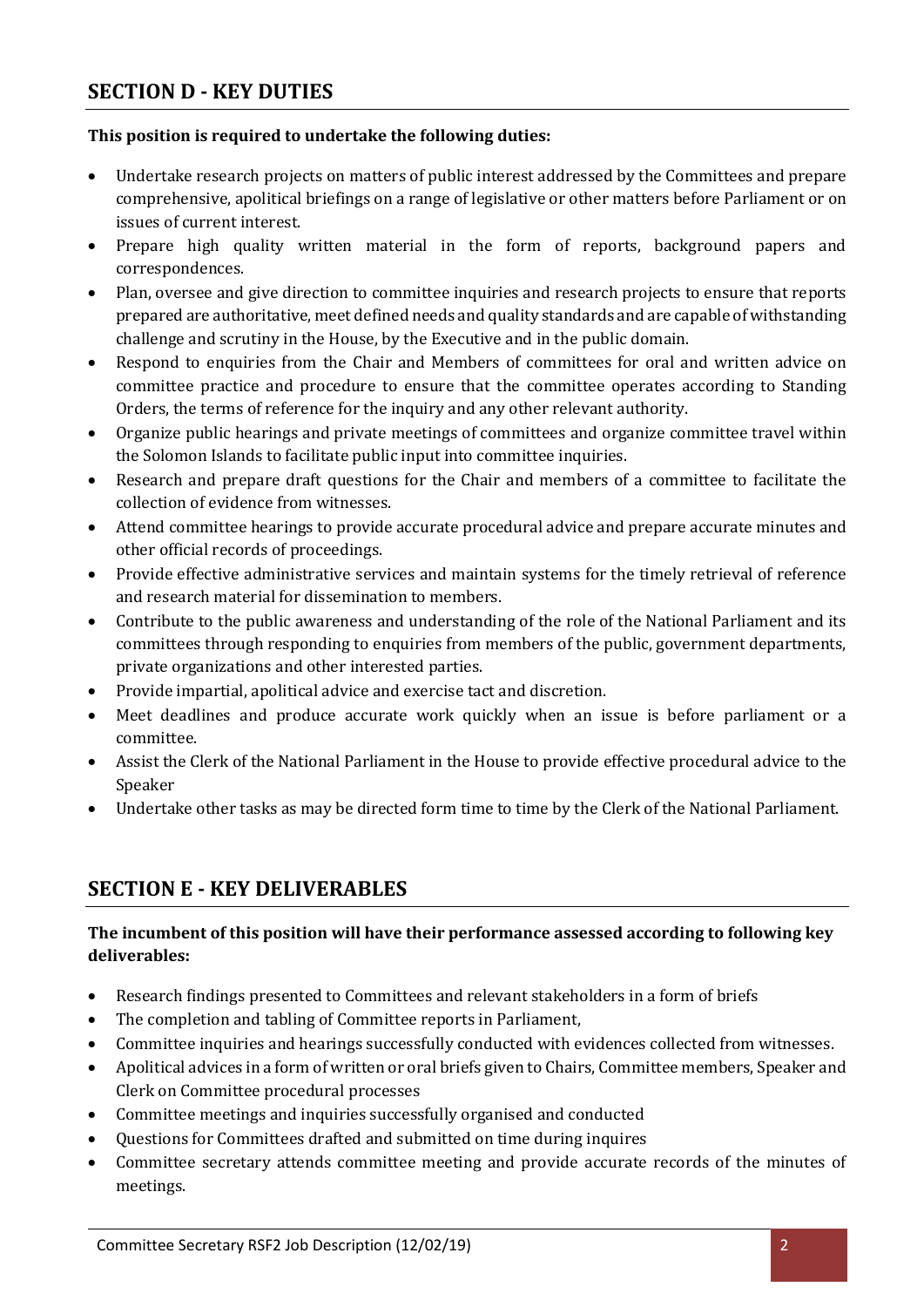- The involvement and support rendered to the education of citizens about the roles of Committees and Parliament
- Deadlines met and results delivered on time.
- Complying with other instructions given by the authority of the Clerk

# **SECTION F - KEY SELECTION CRITERIA**

- **KSC1**. Considerable knowledge of parliamentary practices and procedures.
- **KSC2**. Sound knowledge and understanding of the Constitution, Standing Orders of Parliament and Erskine May's parliamentary practices and procedures.
- **KSC3**. Expertly knowledgeable about the various systems of representative government and of the basic tenets of parliamentary democracy.
- **KSC4**. Knowledge of financial legislation governing the Public Service
- **KSC5**. Sound knowledge of parliamentary law and practice and the operations of parliament and the machinery of government

# **SECTION G – QUALIFICATIONS AND CAPABILITIES**

- Bachelor Degree in Law.
- Sound knowledge of parliamentary laws and practices and the operations of parliament and the machinery of government.
- Excellent research, writing and policy analysis skills.
- Sound administrative and project management skills.
- Strong oral and interpersonal skills appropriate for communicating effectively with ministers, members of parliament, senior public officials and a diverse range of stakeholders.
- High standards of integrity and the ability to handle confidential matters and provide impartial advice.
- Capacity to participate effectively in small teams.
- Good information management

#### **Skills and ability:**

- a) Ability to understand and comply with the public service Code of Conduct and follow all other laws, policies and procedures which relate to the improving gender equality and creating safer workplaces.
- b) Ability to take notes at meetings and to prepare minutes of proceedings.
- c) Ability to plan, organize and supervise the activities of a group of subordinates engaged in the provision of procedural, research and administrative support services.
- d) Demonstrated ability to produce high quality analytical and written work in the form of research papers, briefs and reports.
- e) Demonstrated ability to express ideas tactfully, clearly and concisely, both orally and in writing.
- f) Ability to maintain confidentiality at all times.
- g) Ability to develop and maintain effective working relationships with Members of Parliament, fellow employees and the Public.
- h) Sound knowledge of Microsoft Word, Outlook, Excel and Access

#### **Experience:**

- a) Experience in report writing.
- b) Experience in data collection, analysing and interpretation of information and presentation of evidence collected in report form
- c) Minimum of 3 years and above work experience